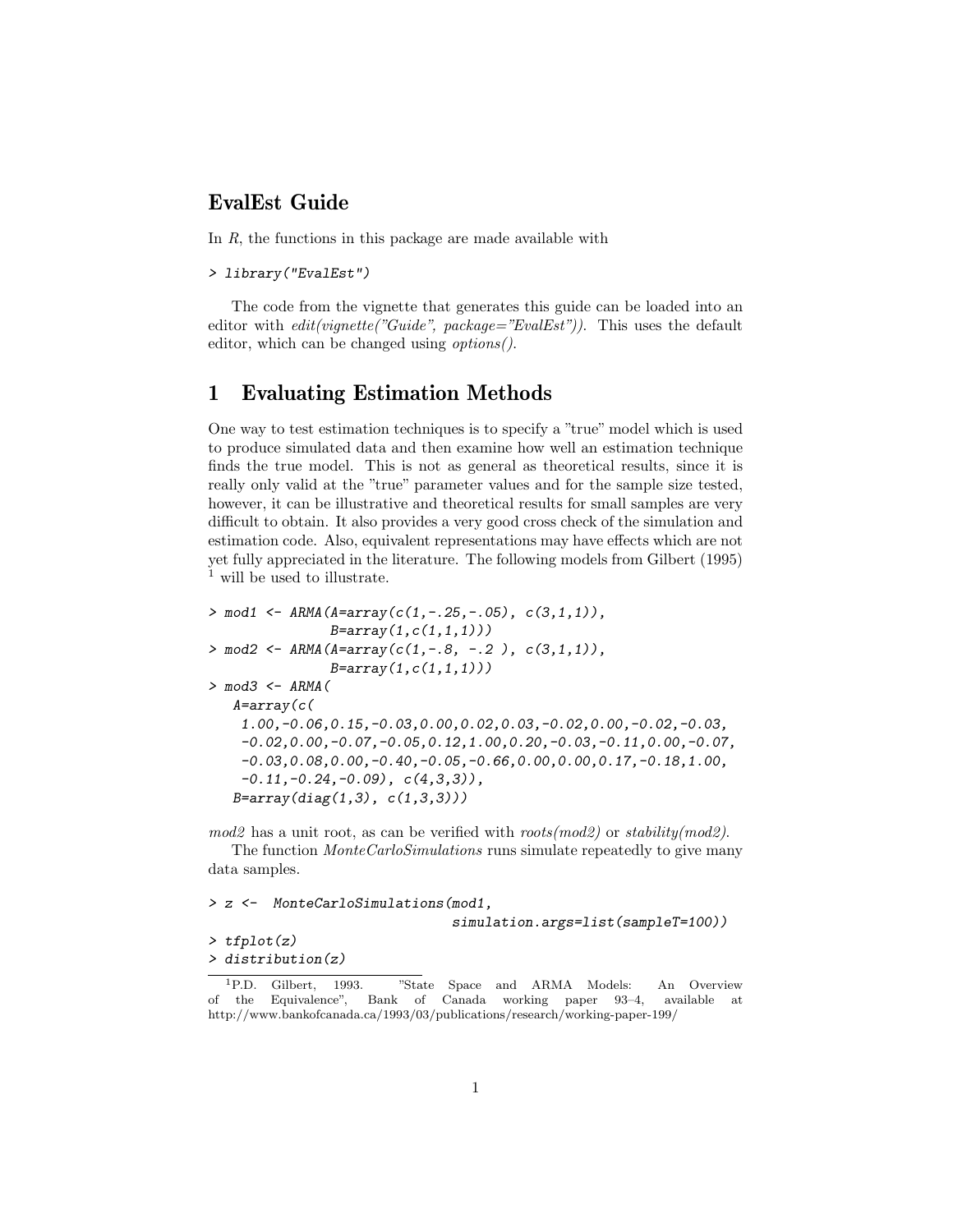Usually it is not necessary to use *MonteCarloSimulations* and actually save all the simulations since the seed and other information about the random number generator (RNG) can be used to reproduce the samples. Thus functions for testing estimation methods can produce the same samples when they are needed.

The function *EstEval* simulates and then estimates models:

```
> e.ls.mod1 <- EstEval( mod1, replications=100,
    simulation.args=list(sampleT=100, sd=1),
    estimation="estVARXls",
   estimation.args=list(max.lag=2),
   criterion="TSmodel"
 # rng=list(kind="default", normal.kind="default",
 # seed=c(13,44,1,25,56,0,6,33,22,13,13,0))# Splus - see below
   )
```
In this example simulation and estimation will be repeated 100 times with samples of size 100 and the standard deviation of the model noise will be set to 1. simulation.args are passed to the function simulate, which may take different arguments depending on the class of the model. Estimation is done with the function estVARXls and estimation.args are passed to it. The argument criterion specifies what should be returned from the estimation. In this case the model is returned (An object of class TSmodel) but not additional information as is usually returned in the object TSestModel. It is also possible to specify coef or roots to return only that specific information, but that information can be extracted from the TSmodel as illustrated below. In general EstEval will work with any estimation method which will take the results of simulate applied to the supplied model and returns something that criterion can extract. That is, if  $criterion(estimation(simulate(model)))$  returns something (with *criterion*) and estimation replaced by the functions you supply and model replaced by the model you supply), then *EstEval* should work with your functions. This does not mean that plots described below will necessarily work or make sense.

An optional argument rng can be specified. If supplied, the RNG and seed will be set. This is useful if an experiment is to be reproduced. Using Splus 3.2 and 3.3 the settings indicated by comments in the examples in this section will reproduce the results in Gilbert (1995). It was possible to generate similar random experiments in S and in R, but not using the Splus default generator. (I have not tested in Splus for several years now.) If the argument rng is given as

## > rng=list(kind="Wichmann-Hill", seed=c(979,1479,1542), normal.kind="Box-Muller")

then the uniform RNG is set to Wichmann-Hill, the normal transformation is set to Box-Muller, and the initial seed is set. With the RNG set in this way both Splus and R will produce similar results. These settings are reset to their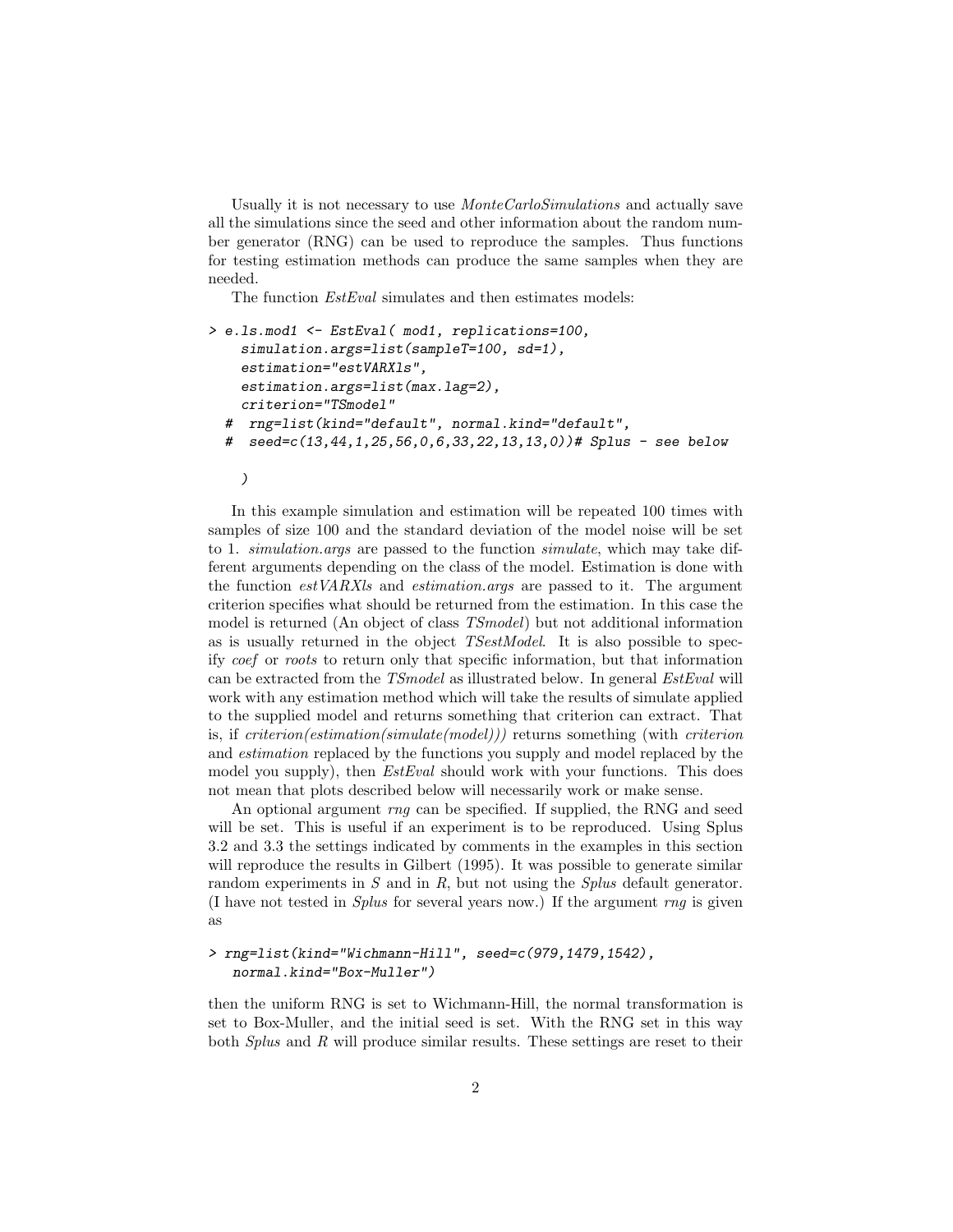previous values when the function completes. They can be set so that they do not revert using the function setRNG

```
> library("setRNG")
> setRNG(kind="Wichmann-Hill", seed=c(979,1479,1542),
   normal.kind="Box-Muller")
```
The argument seed is optional (and other values can be supplied but they should be consistent with the generator). An initial seed will be generated if it is omitted. Typically the seed should be set only when trying to reproduce previous results.

The following uses mod2 as the true model.

```
> e.ls.mod2 <- EstEval( mod2, replications=100,
                    simulation.args=list(sampleT=100, sd=1),
                    estimation="estVARXls",
                    estimation.args=list(max.lag=2),
                    criterion="TSmodel"
                    #rng=list(kind="default", normal.kind="default",
                    #seed=c(13,43,7,57,62,3,30,29,24,54,47,2))#Splus
   )
```
To plot a line chart of the cumulative average of the estimated parameters use *coef* to extract the parameters (coefficients) from the *TSmodel*:

```
> par(mfcol=c(2,1)) # set the number of plots on the graphics device
> tfplot(coef(e.ls.mod1))
```
The plot from  $mod2$  looks like this:

```
> tfplot(coef(e.ls.mod2))
```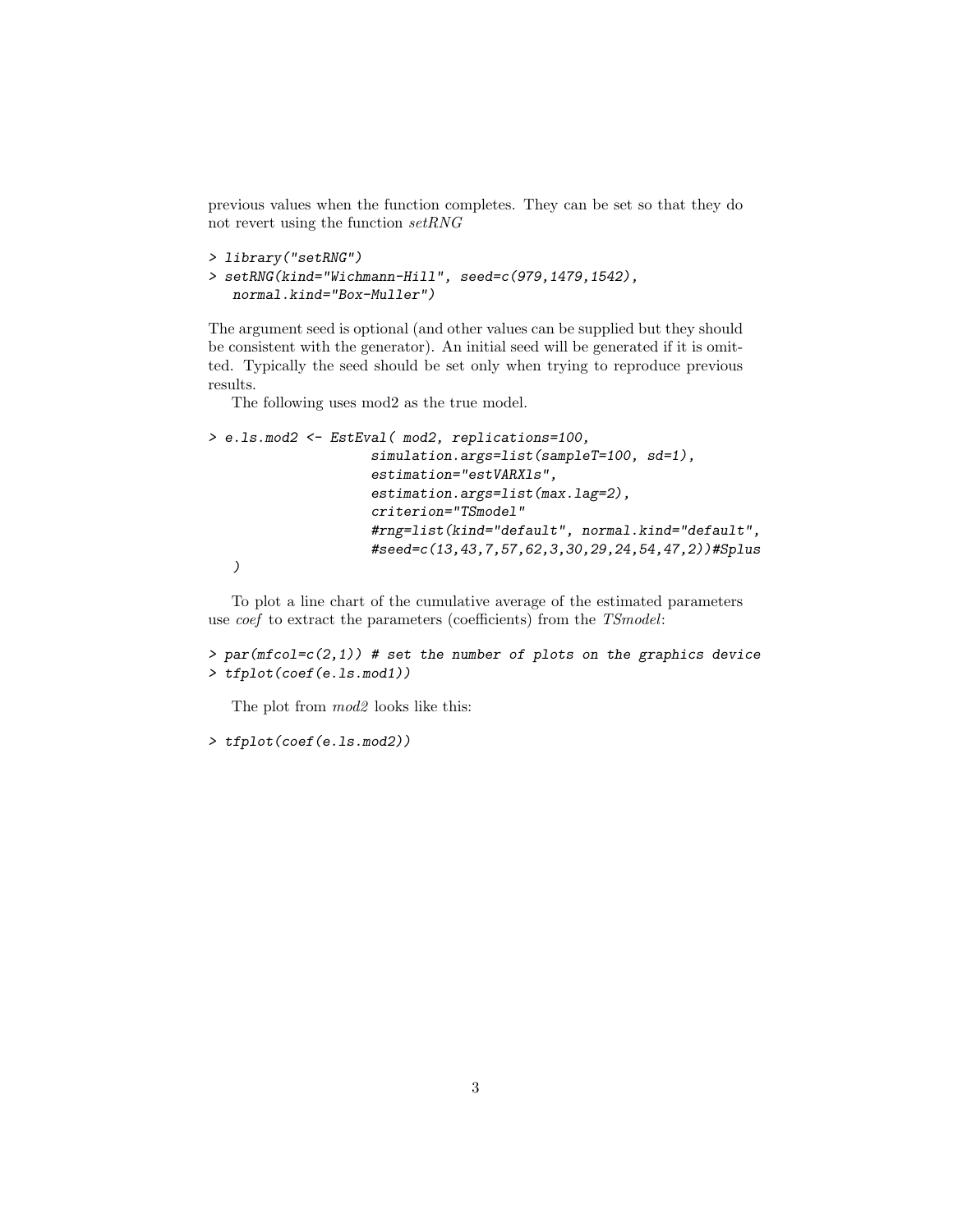

The straight line indicates the true value. To plot a line chart of the estimated parameters use  $\textit{coef}$  to extract the parameters from the  $\emph{TSmodel:}$ 

```
> par(mfcol = c(2,1)) #set number of plots on graphics device
> tfplot(coef(e.ls.mod1), cumulate = FALSE, bounds = FALSE)
```
bounds controls whether or not estimated one standard deviation bounds are plotted. The plot from mod2 looks like this:

> tfplot(coef(e.ls.mod2), cumulate = FALSE, bounds = FALSE)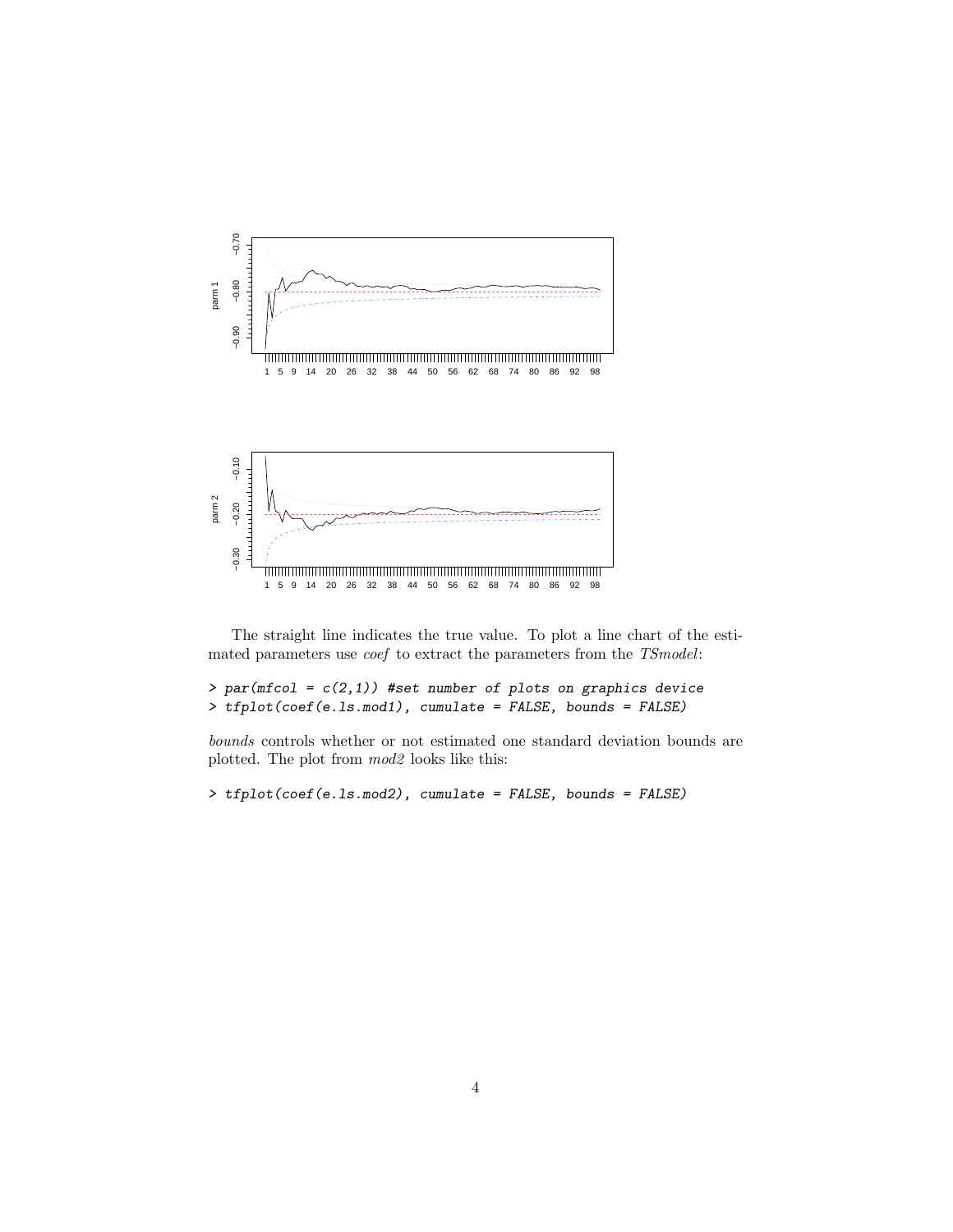

To plot the distribution of estimates:

> distribution(coef(e.ls.mod1), bandwidth=.2)

The plot from  $mod2$  looks like this:

> distribution(coef(e.ls.mod2), bandwidth=.2)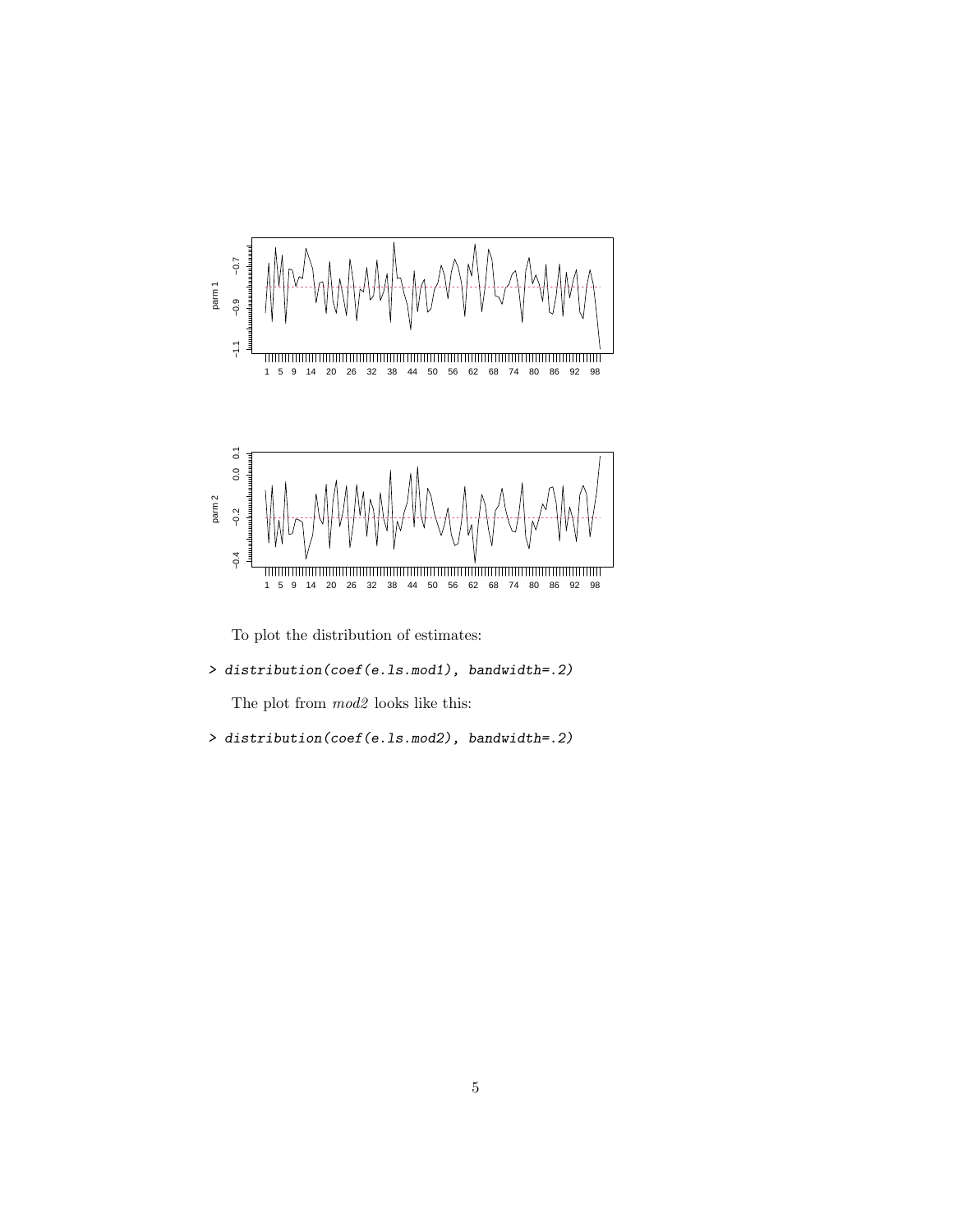

To plot the roots of the estimated model use roots to extract the roots from the TSmodel:

```
> e.ls.mod1.roots <- roots(e.ls.mod1)
> plot(e.ls.mod1.roots)
> plot(e.ls.mod1.roots, complex.plane=F)
> plot(roots(e.ls.mod2), complex.plane=F)
> distribution(e.ls.mod1.roots, bandwidth=.2)
```
bandwidth is an argument passed to the kernel estimator used to generate the plot. The plot from mod2 looks like this:

```
> distribution(roots(e.ls.mod2), bandwidth=.1)
```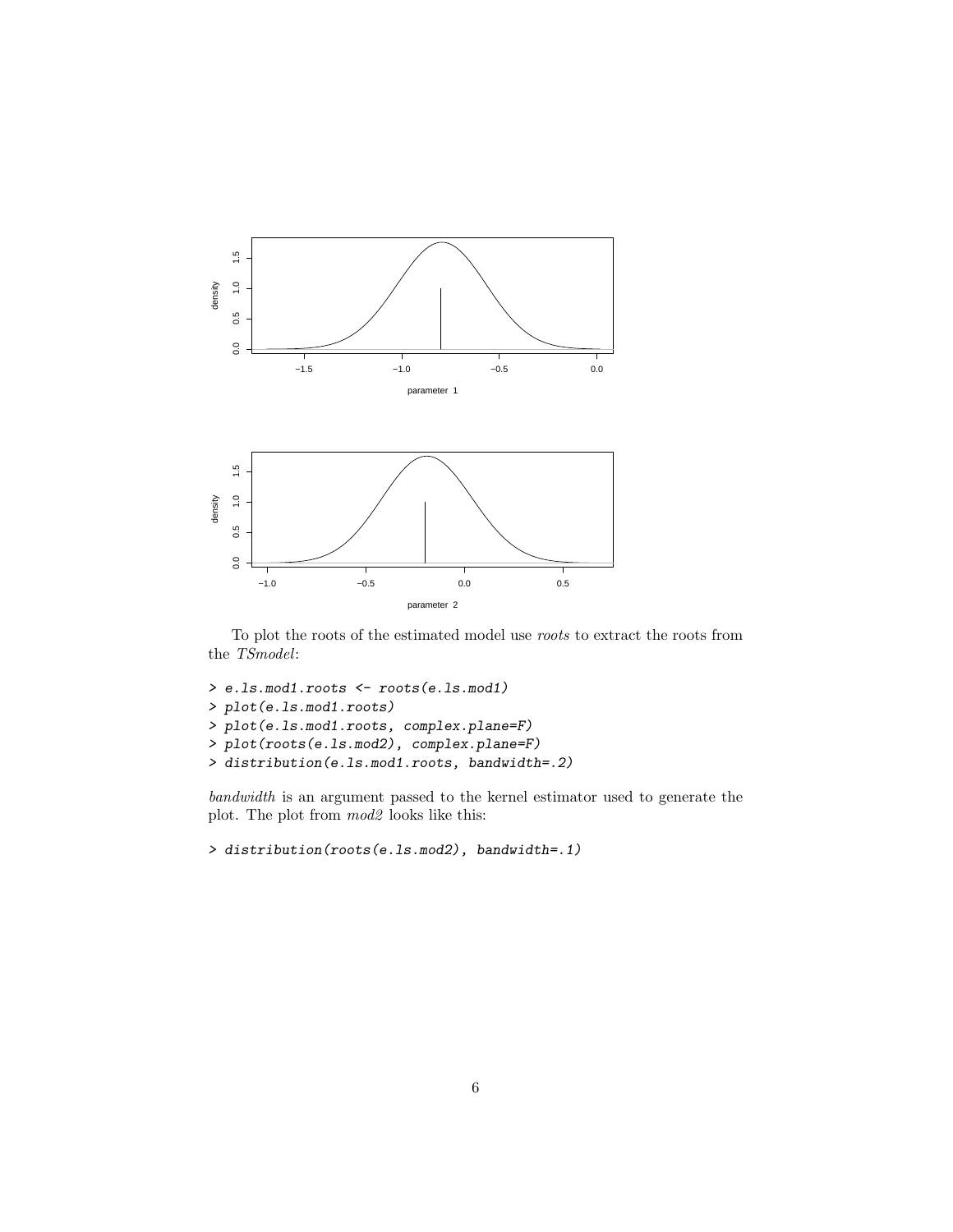



**density.default(x = r[, i], bw = bandwidth)**



Some attention to the equivalence of different model representations is necessary when evaluating estimation methods. For example, if the state space equivalent of a VAR model is used as the true model for simulation and est-VARXls is used for estimation then parameter estimates will be very different from those of the state space model (but root estimates should still be similar). Many estimation techniques may also do some model selection (such as estBlack-Box does), so the returned models may have different numbers of parameters and/or lags.

Evaluating models based on their forecast performance avoids some of these difficulties. In any case, since forecasting is often the end objective, it is useful to evaluate models directly on their forecasting performance. The function forecastCovEstimatorsWRTtrue() evaluates estimation methods using a given true model for simulation. It calculates the covariance of forecast errors of the estimated models relative to the output of the true model:

```
> pc <- forecastCovEstimatorsWRTtrue(mod3,
          estimation.methods = list(estVARXls=list(max.lag=6)),
          est.replications=2, pred.replications=10
         # rng=list(kind="default", normal.kind="default",
         # seed=c( 53,41,26,39,10,1,19,25,56,32,28,3))#Splus
  )
```
The names of the elements in the list *estimation.methods* specify the estimation methods and their value is a list of the arguments to the method. If no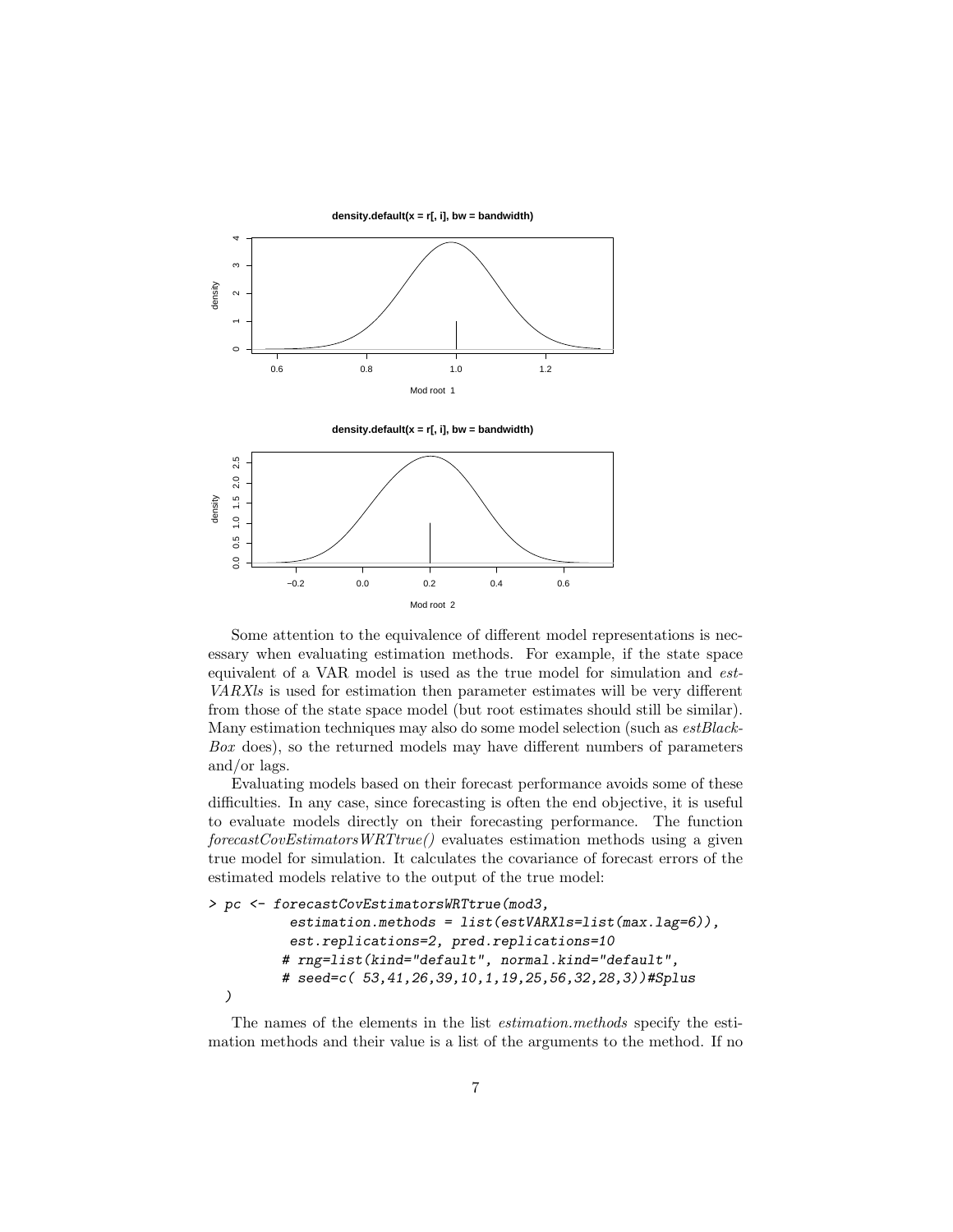arguments are required then the value should be specified as NULL. The covariance for forecasts of zero and a simple trend are also calculated. These are useful benchmarks. est.replications controls the number of times a sample is generated and used for estimating a model with each estimation method. pred.replications controls how many times the forecasts from the estimated model are compared with output from the true model. Thus the total number of simulations is est.replications + est.replications \* pred.replications, so 22 in the above example.

A similar function is available which applies a model reduction procedure after the estimation:

```
> pc.rd <- forecastCovReductionsWRTtrue(mod3,
                estimation.methods = list(estVARX1s=list(max.lag=3)),
                est.replications=2, pred.replications=10
                # rng = list(kind = "default", normal.kind="default",
                # seed=c(29,55,47,18,33,1,15,15,34,46,13,2))
  )
```
The reduction procedure used is MittnikReducedModels. An optional argument criteria can be specified. This controls the model selection criteria used by the reduction technique.

It is possible to compare different estimation techniques on the basis of their out-of-sample forecasting error with respect to a data sample. In the following example estimation.sample controls the portion of the sample used for estimation. It can be a fraction indicating a portion of the sample, or it can be an integer in which case it will be treated as the number of periods to use for estimation.

```
> data(eg1.DSE.data, package="dse")
> z <-outOfSample.forecastCovEstimatorsWRTdata(trimNA(eg1.DSE.data),
  estimation.sample=.5,
  estimation.methods = list(estVARXar=NULL, estVARXls=NULL),
  trend=T)
```
The plot looks like this:

 $> tfplot(z)$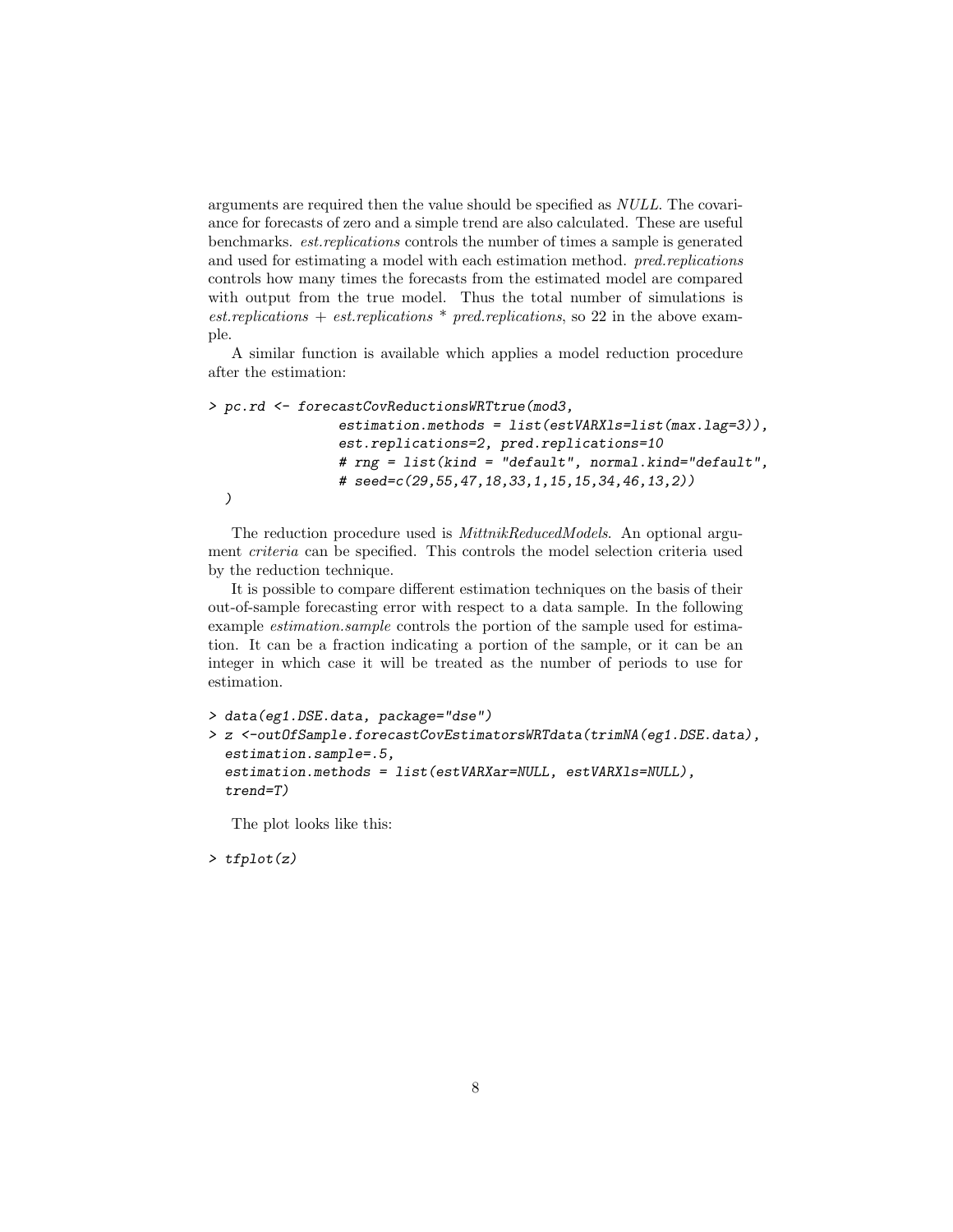

In the example below the number of lags is limited (the default is 12 for  $estBlackBox4$  and printing of intermediate results is suppressed.

```
> z <-outOfSample.forecastCovEstimatorsWRTdata( trimNA(eg1.DSE.data),
                       estimation.sample=.5,
                       estimation.methods = list(
                       estBlackBox4=list(max.lag=3, verbose=F),
                       estVARXls=list(max.lag=3)),
                       trend=T, zero=T)
```
> tfplot(z)

The object returned by *outOfSample.forecastCovEstimatorsWRTdata()* con-